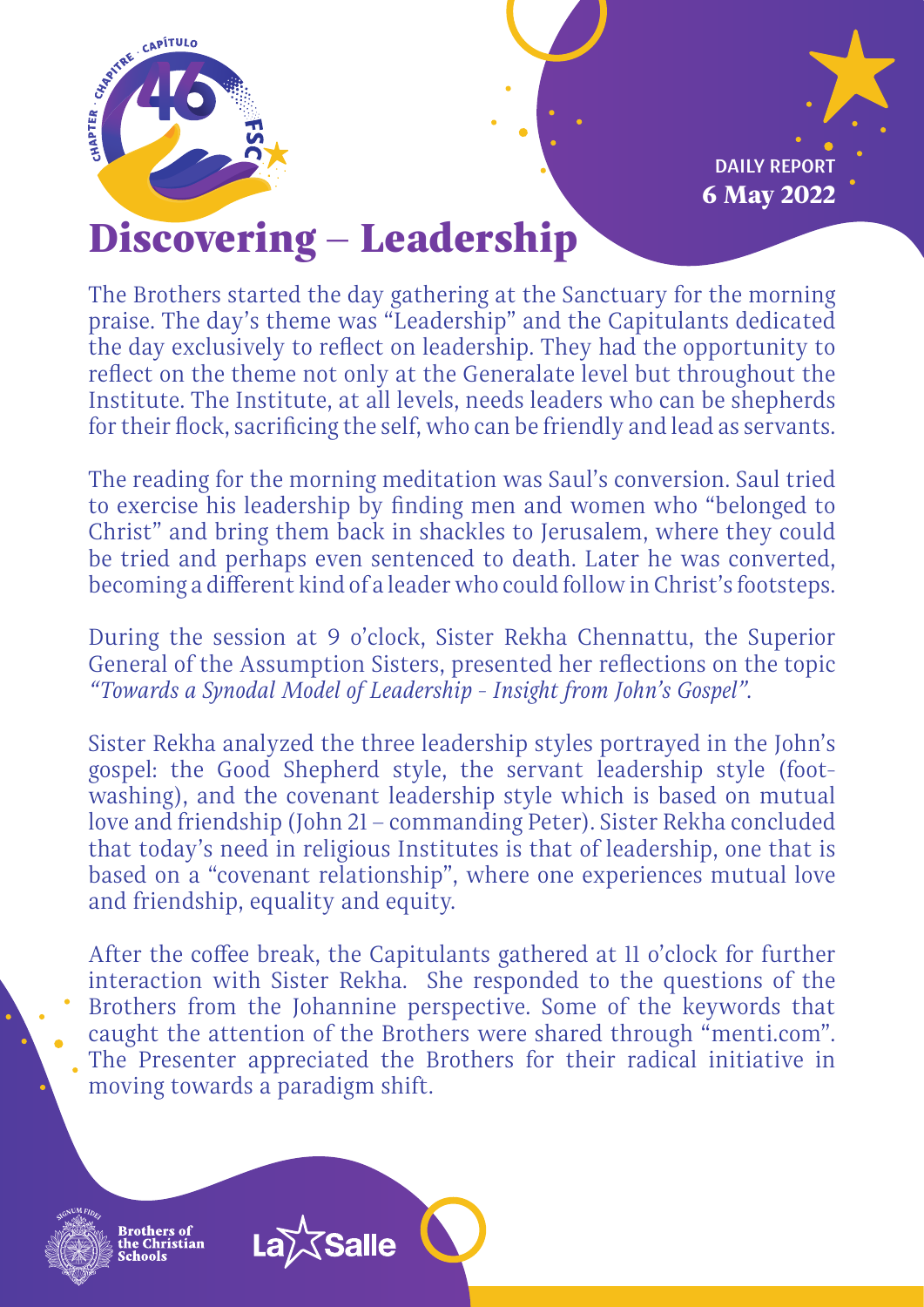

After the interaction session, the Capitulants considered and voted on Chapter Act #2 of 2nd May 2022 and Act #3 of 3rd May 2022.

The 3 o'clock session was dedicated to the presentation of the report on Institute Finances by Brother Martin Rocha Pedrajo, the Bursar General of the Institute. Brother Martin said that the Institute faces financial challenges, like other organizations, primarily due to major world events such as the Ukraine war and the Covid19 pandemic.

He shared information about long term investments, both in Euros and US dollars, the income of the Generalate, Districts contributions, bank interests, rental incomes, incomes from board and lodging, etc. He also said that the major expenditures included salaries, taxes, donation assistance to Lasallian entities, travel, hospitality, maintenance, consultation, vehicle service, insurance costs, utilities costs, and purchases of essentials.

Brother Martin pointed out some areas that require special attention, such as need for self-sustainable mission projects, investing on the Church property, transparency and accountability, proper management of the patrimony of the Institute. Finally, the Bursar General acknowledged the past Brother Bursar Generals who worked in the area of Institute finances. He thanked the International Strategic Committee for their professional assistance in assessing the present and planning for the future. A special word of thanks was expressed to Mrs Rita Santangelo for her commitment to the finance office for the past 42 years.

After the tea break in the afternoon, the Capitulants joined their language groups to visit the prepared marketplaces. The marketplaces focused on specific topics or Secretariats: Chapter Notes sent by the Brothers around